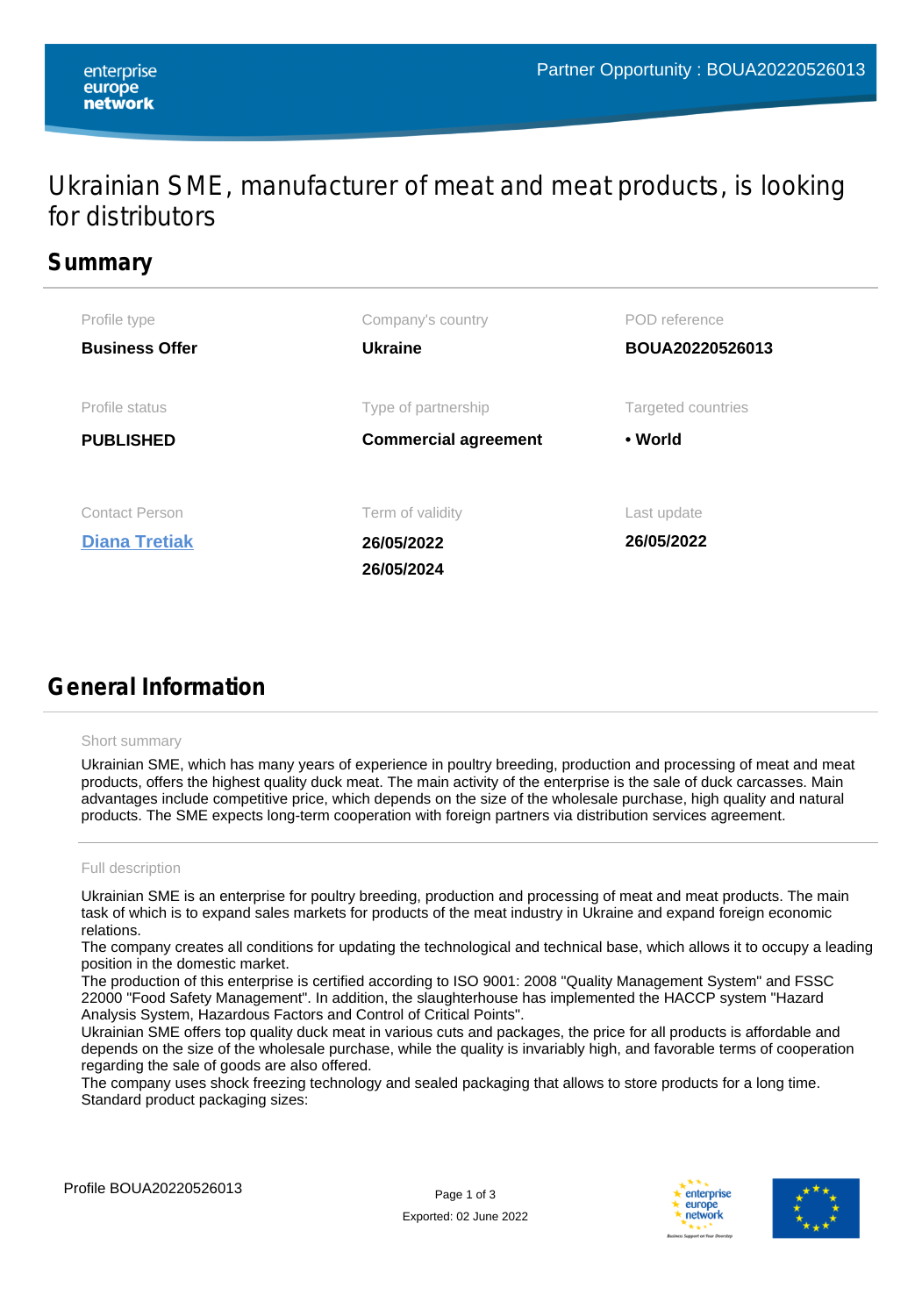weight 10-12 kg packaging cardboard boxes, blocks 10-12 kg, individual (plastic, vacuum) packaging heat treatment shock freezing at a temperature not exceeding -35 ˚C shelf life no more than 180 days at a temperature not exceeding -18 ˚C and relative humidity at 85-95%. To achieve the result of quality and high performance indicators, the company uses the latest modern high-tech equipment from well-known European manufacturers: Thish Deboner (Netherlands); PETRUZALEK (Austria); Nowicki

(Poland).

Ukrainian SME is looking for partnerships for distribution of their products in international, preferably European, markets via distribution services agreement. Potential partners should have good connections and experience in selling similar products, and the ability to organize sales. The role of the partners will be to expand SME's products to new markets.

Advantages and innovations

- use of high quality feed;
- competitive price;
- biosecurity;
- organic meat;
- using the best world practices of meat production;
- modern equipment from leading European manufacturers.

Stage of development The Sustainable Development goals

## **Already on the market • Goal 2: Zero Hunger**

IPR Status

**No IPR applied**

## **Partner Sought**

#### Expected role of the partner

The scope of activity of the sought partners is retail and wholesale of duck carcasses in European markets. SMEs are looking for both small businesses and large sales. Potential business partners should have good connections and experience in selling similar products, experience in international cooperation. The role of the partners will be to expand SMEs' products to new markets.

The expected form of cooperation is a distribution services agreement.

#### **Commercial agreement • SME 11-49**

Type of partnership Type and size of the partner

- 
- **SME <=10**
- **SME 50 249**